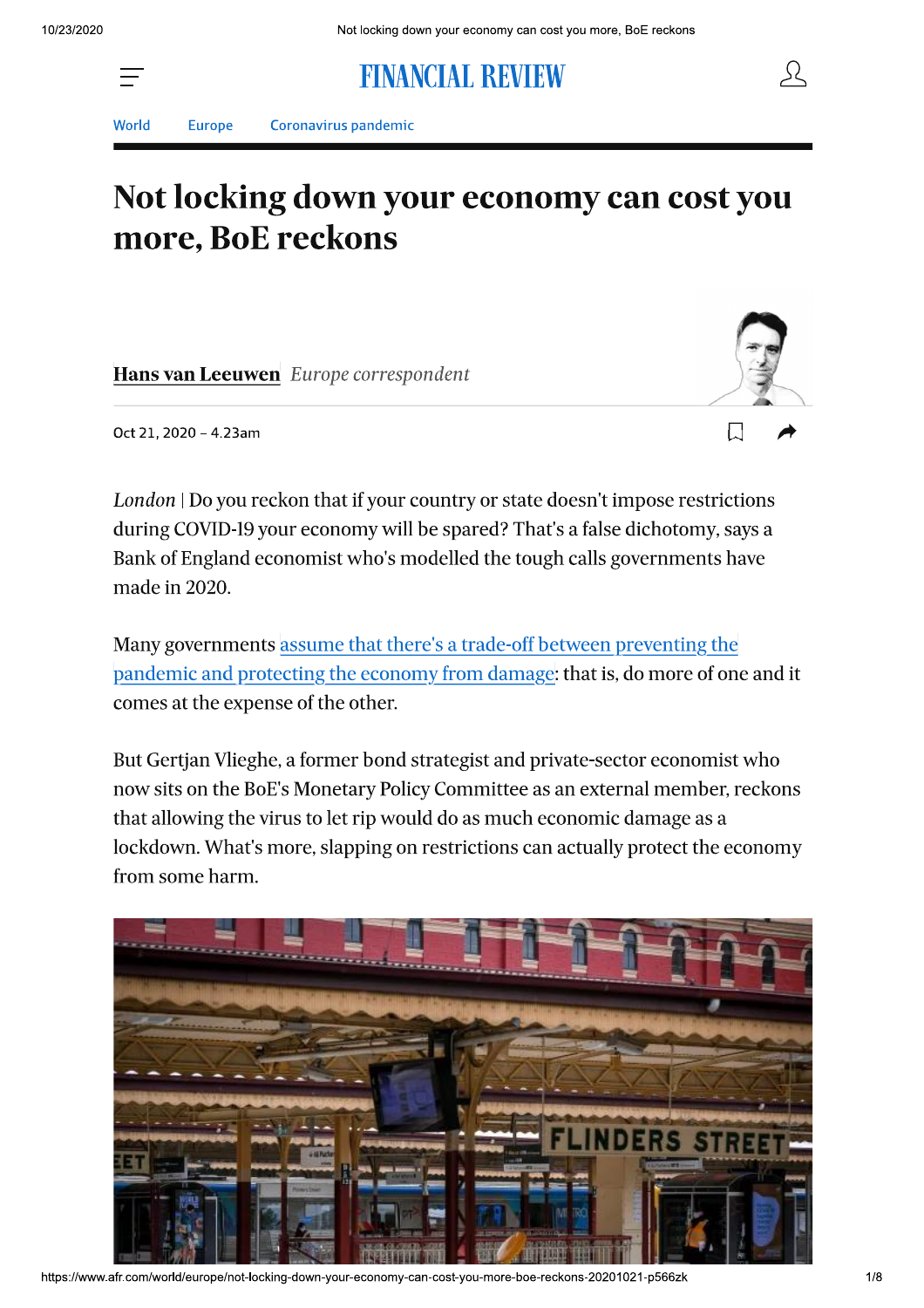

Most of the economic impact of COVID-19 comes from people voluntarily reducing their risk, rather than government restrictions. Eddie Jim

"It is misleading to think that, without government restrictions, the economy would have continued to function as normal," he said in a speech on Tuesday.

"This is because the majority of the damage to an economy arises from the restrictions that people voluntarily impose on themselves in order to protect their health, not from restrictions that the government imposes."

If the government puts some restrictive measures on, that gives people a bit more confidence to venture into crowded places or spend money on travel or hospitality. If the virus is rampant, people will see the heightened risk and retreat into their economic shell.

As evidence, he points to the fact that people's behaviour began to change in many countries before lockdowns had actually been imposed.

"Attributing all of the decline in economic activity to government restrictions is likely to be wrong if some of the decline took place before the restrictions were there," he said.

What's more, a study of the 2020 pandemic comparing relatively libertarian Sweden and more restrictive Denmark found that Swedish consumer spending still fell by almost as much as Danish spending (Sweden experienced 85 per cent of Denmark's drop).

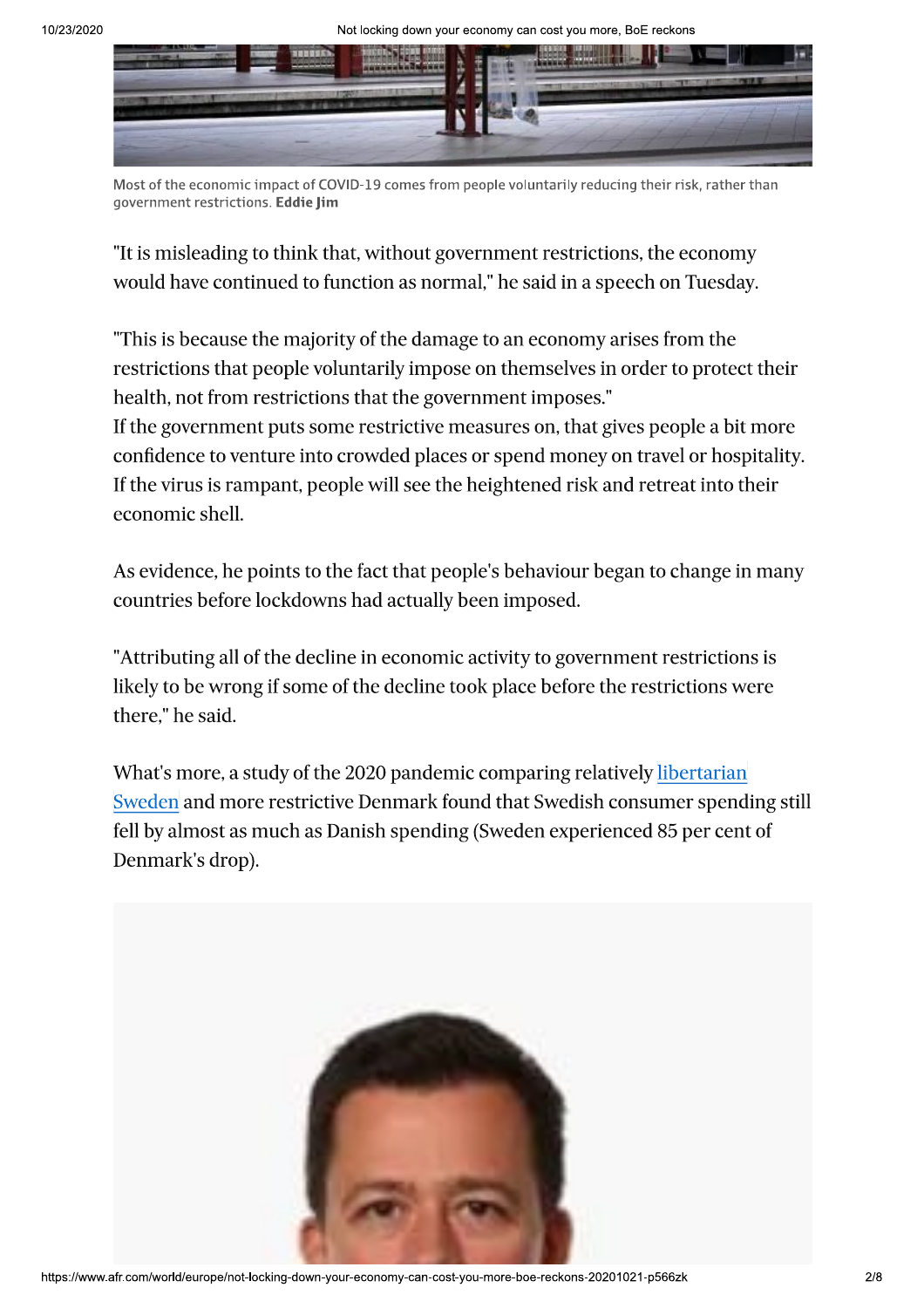Not locking down your economy can cost you more, BoE reckons



Gertjan Vlieghe, a member of the Bank of England's Monetary Policy Committee

US studies have made similar findings: one suggested that three-quarters of regional declines in spending or increases in unemployment in the US were because of voluntary changes, and only one-quarter from government restrictions.

Another US study using mobile phone data suggested that "most reduction in mobility is voluntary rather than mandated".

"People react strongly to actual or perceived virus risk; and government measures that reduce the spread of the virus are good for public health as well as for the economy, relative to a counterfactual where the virus is allowed to spread more widely," Mr Vlieghe said.

He then goes on to summarise his own bit of statistical modelling, which he admits is "imprecise and preliminary". Still, he insists it shows that it's the prevalence of COVID-19, rather than the degree of government restriction, which explains how different economies have fared in the pandemic.

But, there's a caveat or two. The first is that there is still some trade-off between the economy and public health. It's just that "so far, the differing economic performance across countries does not appear to be primarily explained by governments making different choices along a health/economy trade-off".

And the second is that, as always, the past isn't necessarily a guide to the future. "Governments, households and firms are learning as the pandemic progresses, and may make different decisions in the current (second) wave than they did in the first waye".

Does all this matter? Yes, Mr Vlieghe said: in essence, if the virus sticks around,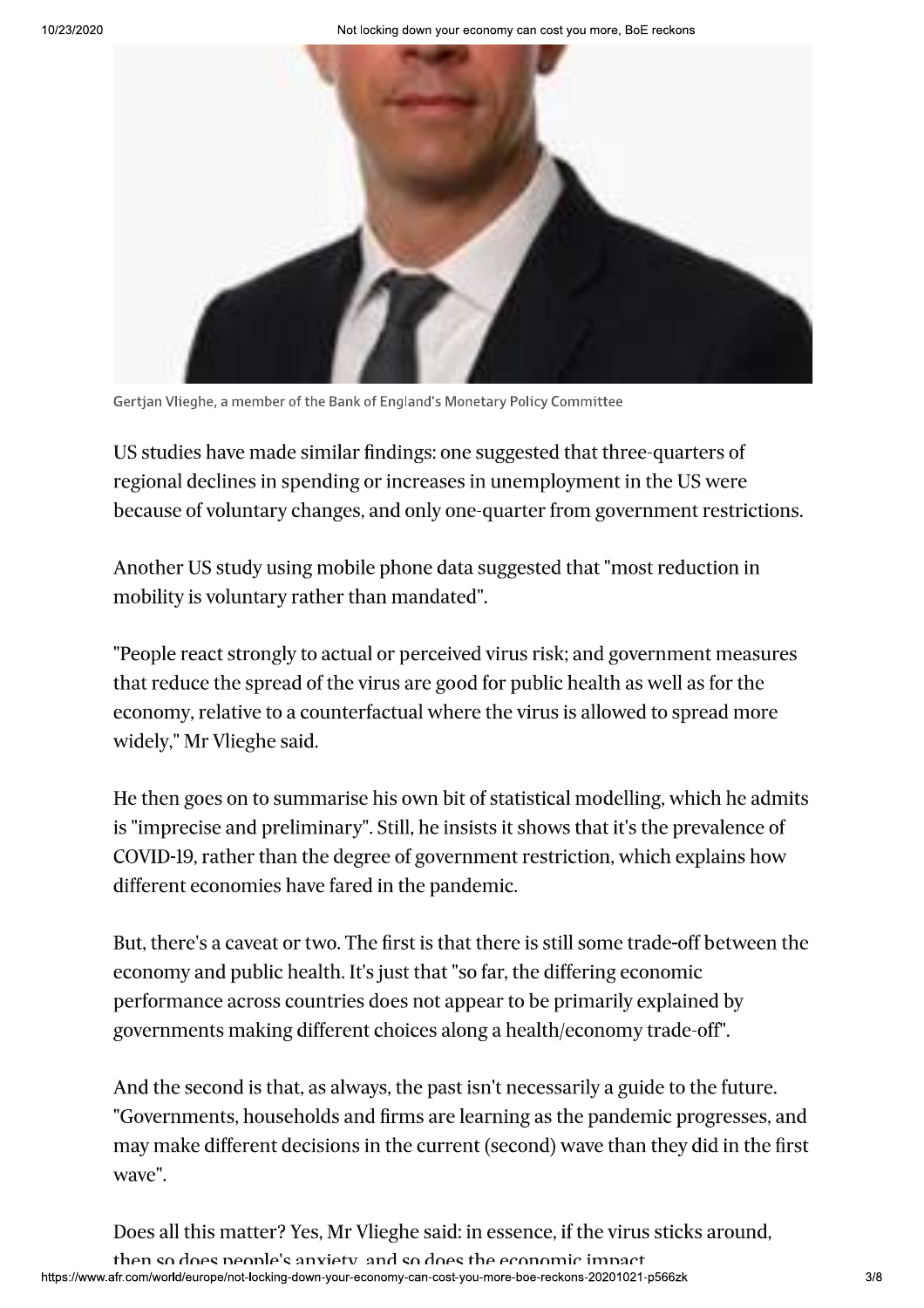"As long as there is enough virus prevalence to cause people to worry about risks to their own health, it is likely to cause a drag on economic activity. ... The speed of the recovery is likely to be slower while the virus prevalence remains a concern."



# **LATEST STORIES**

## **Live** Markets Live

# ASX set for flat open; Trump, Biden debate in focus

3 mins ago

## **Investment banking**

# CEO David Solomon faces pay cut as Goldman Sachs gets record 1MDB fine

1 hr ago

## Coronavirus pandemic

# London's COVID-19 lockdown takes a bite out of Aussie foodies

#### **Before the Bell**

https://www.afr.com/world/europe/not-locking-down-your-economy-can-cost-you-more-boe-reckons-20201021-p566zk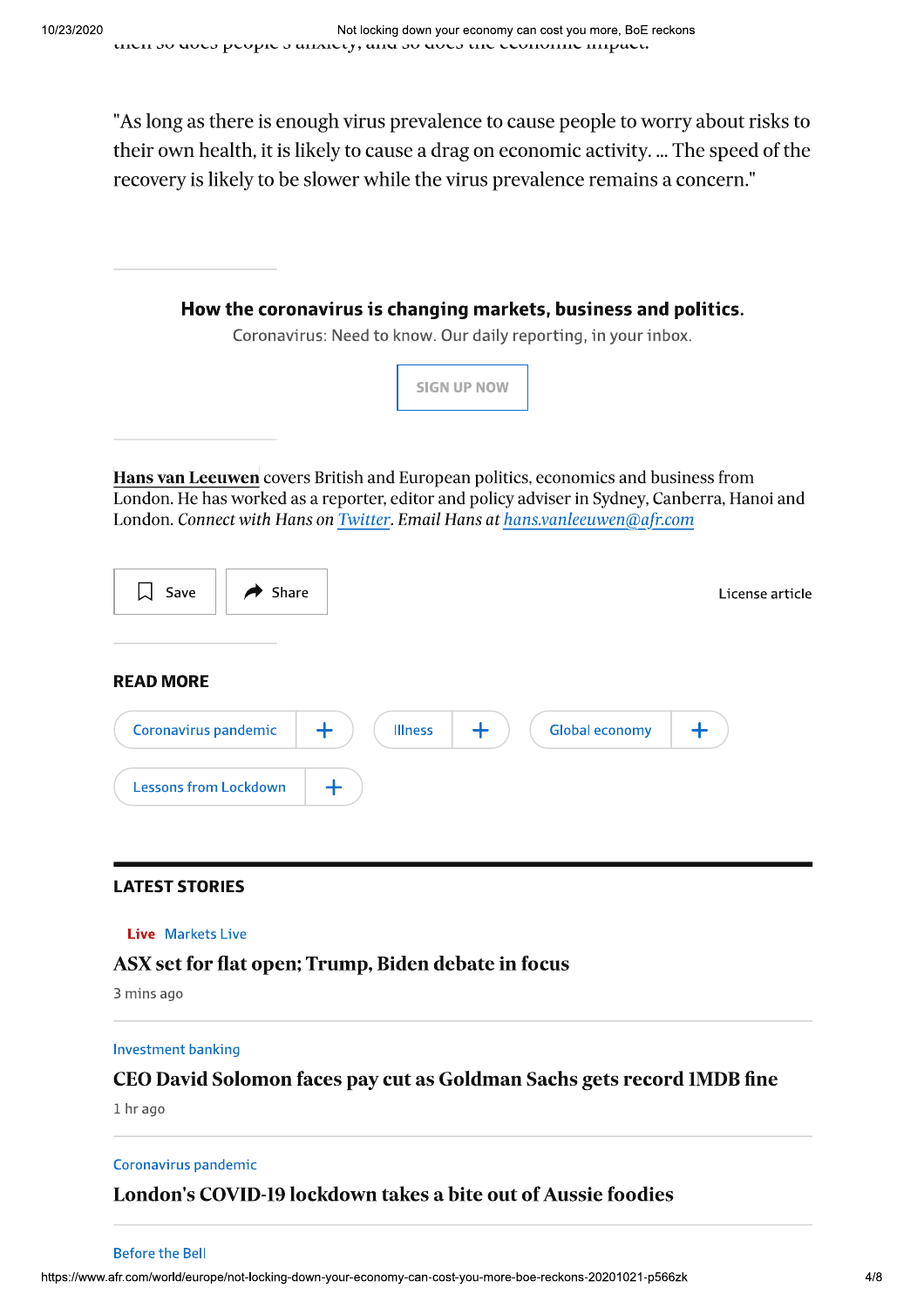# ASX to edge higher, Wall St rises on hopes for stimulus

# **SPONSORED**

# ASX to edge higher, Wall St rises on hopes for stimulus<br> **SPONSORED**<br>
LATEST IN EUROPE<br>Coronavirus pandemic<br> **LONdON'S COVID-19 lockdown takes a bite out**<br> **of Aussie foodies**<br>
Oct 23, 2020 | Hans van Leeuwen

#### UK leadership

# Can Boris Johnson keep confounding expectations?

Oct 22, 2020 | Madeline Grant

#### **Brexit**

# Brexit brinkmanship gets Britain, EU back to the negotiating table

 $Oct$  22, 2020 | Hans van Leeuwen

#### Monetary policy

# Bank of England likely to pull monetary levers again, rate-setter says

Updated Oct 21, 2020 | Hans van Leeuwen

#### Coronavirus pandemic

# Why the second wave might not drag down European equities

Oct 20, 2020 | Hans van Leeuwen

## **MOST VIEWED IN WORLD**



 $\Box$  She is an absolute total liar': Maxwell denied Epstein sex claims







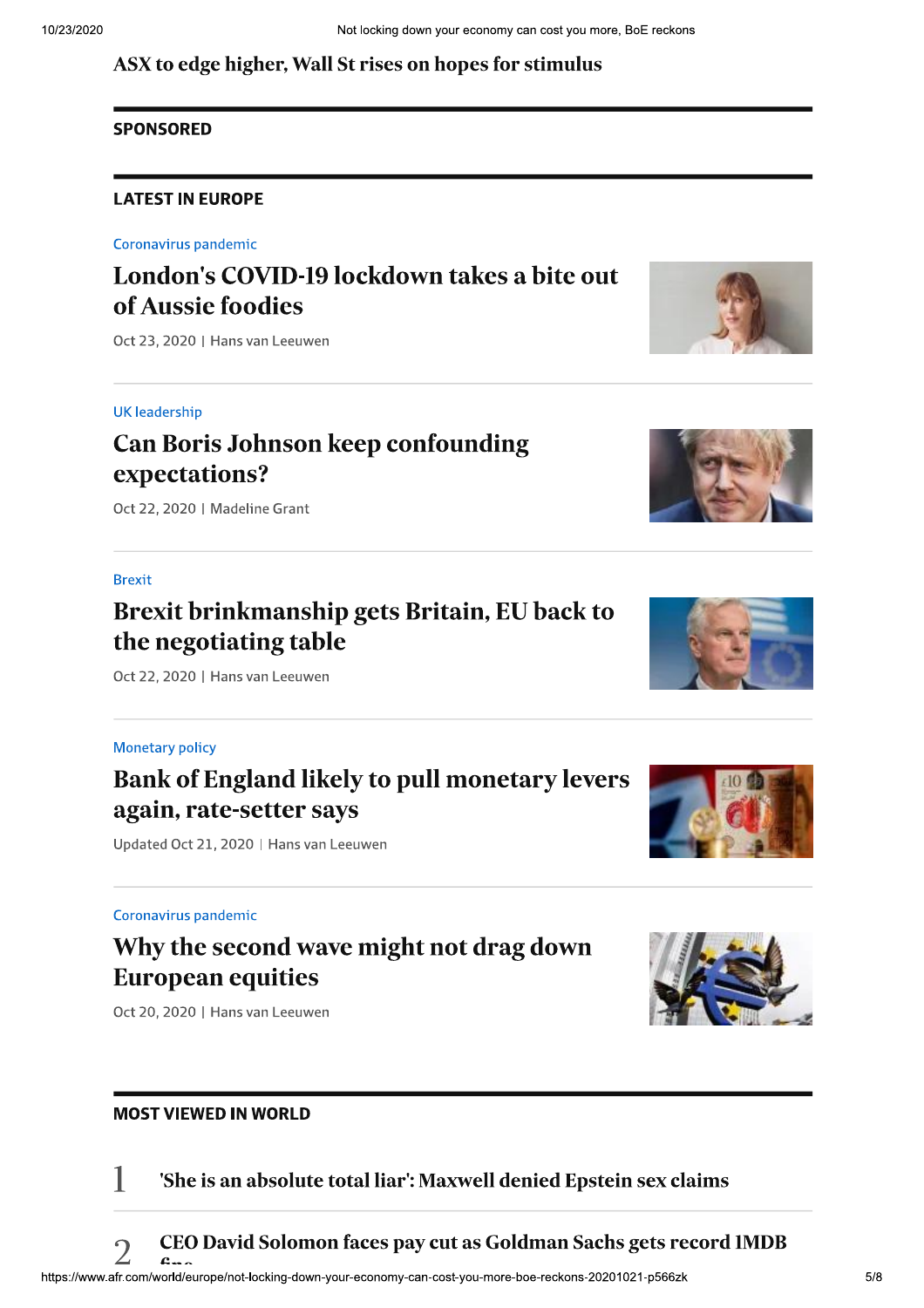- 3 This really is the most important election in US history
- $\overline{\mathcal{A}}$ London's COVID-19 lockdown takes a bite out of Aussie foodies
- 5 The Australians betting on the Myanmar economy

# **Financial Review Magazine**

# The 10 most powerful people in Australia in 2020

**Tom McIlroy** 

Premiers, doctors and bankers back in charge but PM still on top

The list to be on: 20 years of the AFR Magazine Power issue

**BOSS** 

# Inside the black art of succession planning

**Sally Patten** 

Rich Listers win with boards that can say no

How to speak up about sexual harassment at work

# Life & Leisure

Why these local whiskies reflect the true spirit of



 $Arctialio$ https://www.afr.com/world/europe/not-locking-down-your-economy-can-cost-you-more-boe-reckons-20201021-p566zk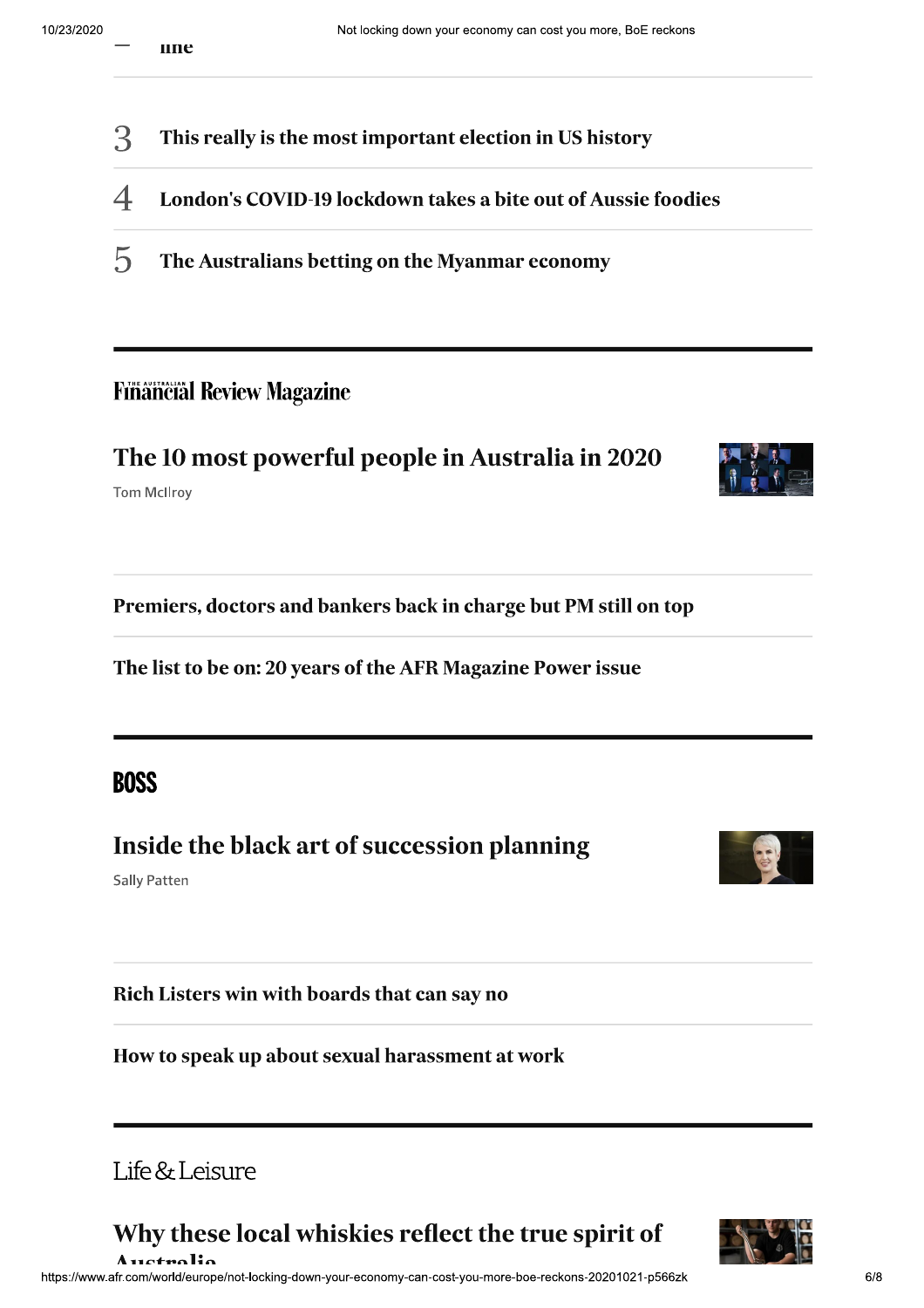#### Austrana

Max Allen

# Are motorbikes works of art?

Birdcage takeouts and other Melbourne Cup dining delights

**RICH LIST** 

# **Pandemic hits Harry Triguboff's serviced** apartments



**247.70** 

**The Second Second** 

Michael Bleby

Rich Lister's plant-based meat gets backing from Asian-based investors

Forrest chases more Aussie icons after \$190m RM Williams deal

The Daily Habit of Successful People

| <b>MY ACCOUNT</b> |              |
|-------------------|--------------|
| <b>SUBSCRIBE</b>  |              |
| <b>ABOUT US</b>   |              |
| <b>CONTACT</b>    | $\checkmark$ |
| <b>MAGAZINES</b>  |              |
| <b>COLUMNS</b>    |              |

**MADKETS DATA** 

 $\overline{\phantom{a}}$